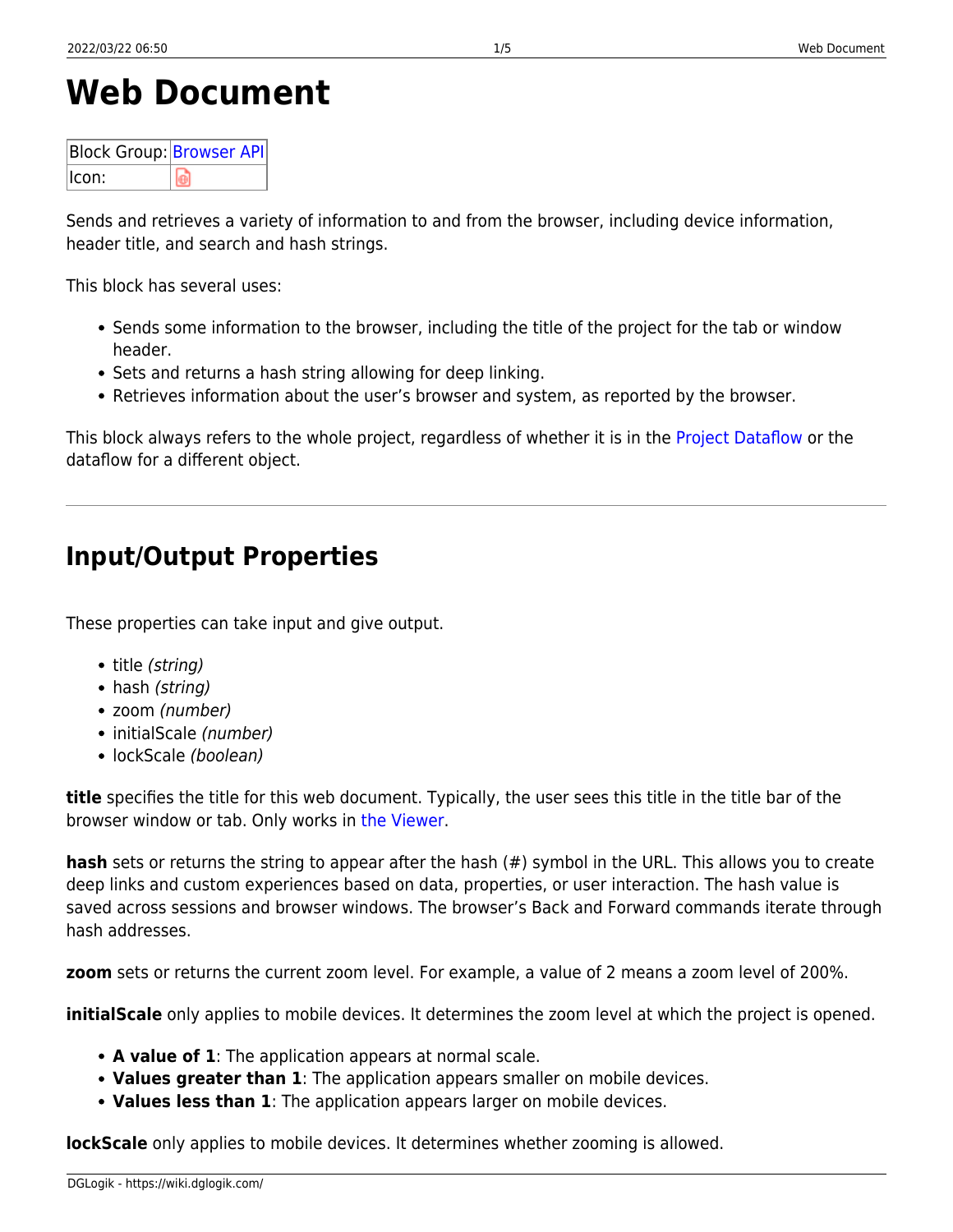- **TRUE**: Zooming is not allowed on mobile.
- **FALSE**: The user can pinch to zoom on mobile.

### **Output Properties**

These properties can give output. They cannot take input.

#### **Commonly Used Properties**

These might be the most commonly used output properties:

- width (number)
- height (number)
- screenWidth (number)
- screenHeight (number)
- URL (string)
- protocol (string)
- host (string)
- platform (string)
- pathname (string)
- inIFrame (boolean)
- search (string)
- language *(string)*
- isMobile (string)
- hasTouch (string)
- onBeforePrint (event)
- onAfterPrint (event)

**width** retrieves the width of the usable portion of the user's browser window in pixels.

**height** retrieves the height of the usable portion of the user's browser window in pixels.

**screenWidth** retrieves the width of the user's entire screen in pixels.

**screenHeight** retrieves the height of the user's entire screen in pixels.

**URL** returns the URL of this project.

**protocol** returns whether the project's URL begins with HTTP or HTTPS.

**host** returns the path to the host of this project.

**platform** retrieves the platform the browser is running on.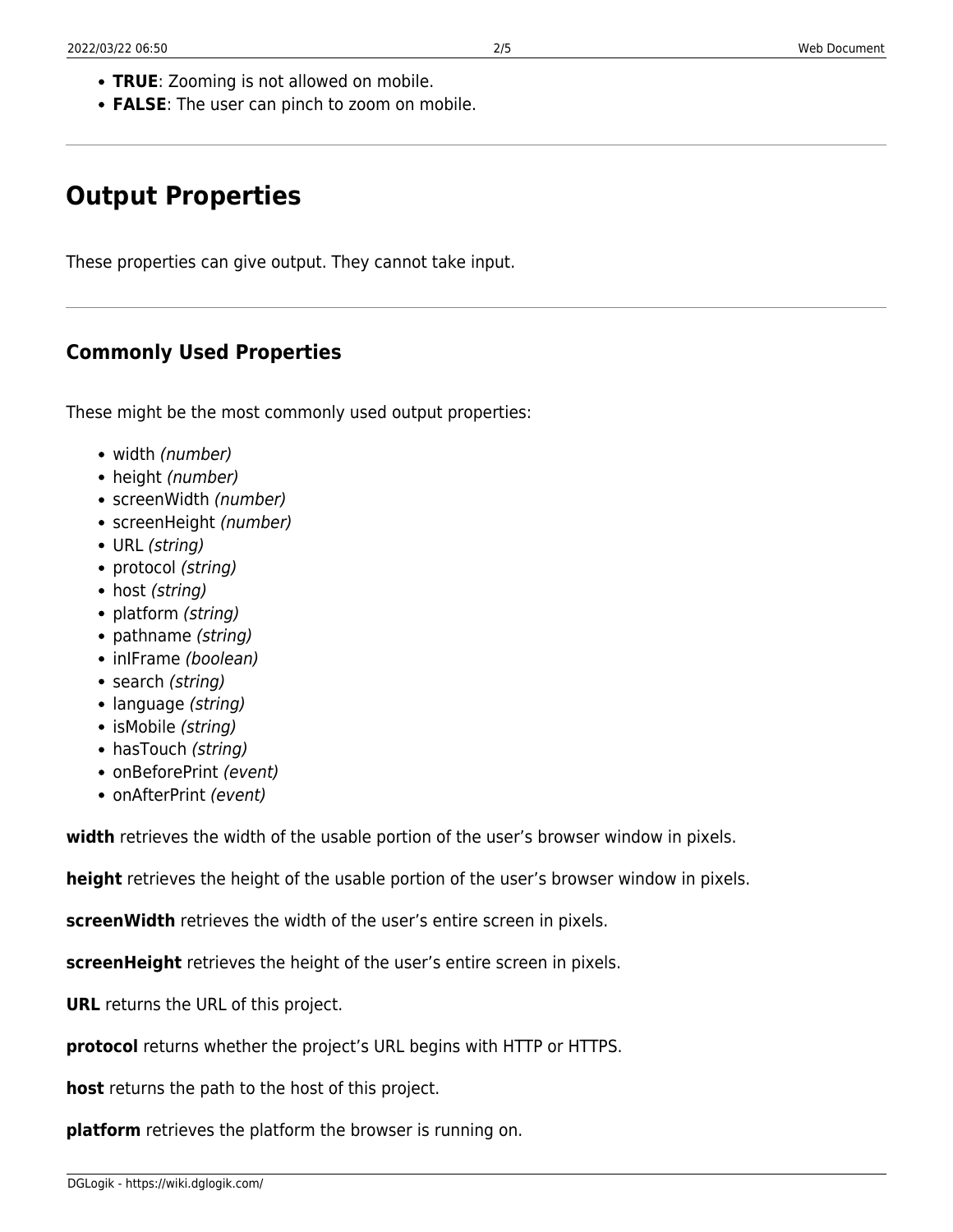**pathname** returns the pathname of this project. This is the portion of the URL after the protocol and host, and before any hash or search strings.

**inIFrame** returns whether this instance of the project is within an IFrame.

**search** returns the string that appears after the question mark (?) symbol in the URL. You can bind the search property to a [Script](https://wiki.dglogik.com/dglux5_wiki:dataflow:dataflow_blocks_reference:logic:script) block and use [string functions,](https://wiki.dglogik.com/dglux5_wiki:dgscript:home#string) such as str.decodeUriComponent(), to parse it into a usable string.

**language** retrieves the language code of the browser.

**isMobile** returns whether the user is using a mobile device.

**hasTouch** returns whether the user's device has a touch screen.

**onBeforePrint** fires before the browser window contents are sent to the printer dialog. You can use this for changing configuration to prepare for printing.

**onAfterPrint** fires after the browser window contents are sent to the printer dialog. You can use this for reverting changes made using onBeforePrint.

#### **Less Commonly Used Properties**

These might be less commonly used output properties:

- pixelDepth (number)
- pixelRatio (number)
- userAgent (string)
- appName (string)
- appCodeName (string)
- appVersion (string)
- product *(string)*
- productSub (string)
- vendor *(string)*
- vendorSub (string)

**pixelDepth** retrieves the color depth or bit depth of the user's screen, as reported by the browser. This is the number of bits used to determine the color of a pixel.

**pixelRatio** retrieves the ratio of the width to the height of each pixel on the user's monitor, as reported by the browser.

**userAgent** retrieves the user–agent string, which identifies the browser and certain system details. It might not be accurate.

**appName** retrieves the name of the user's browser. However, it is not a reliable source of information and often returns "Netscape" for various browsers.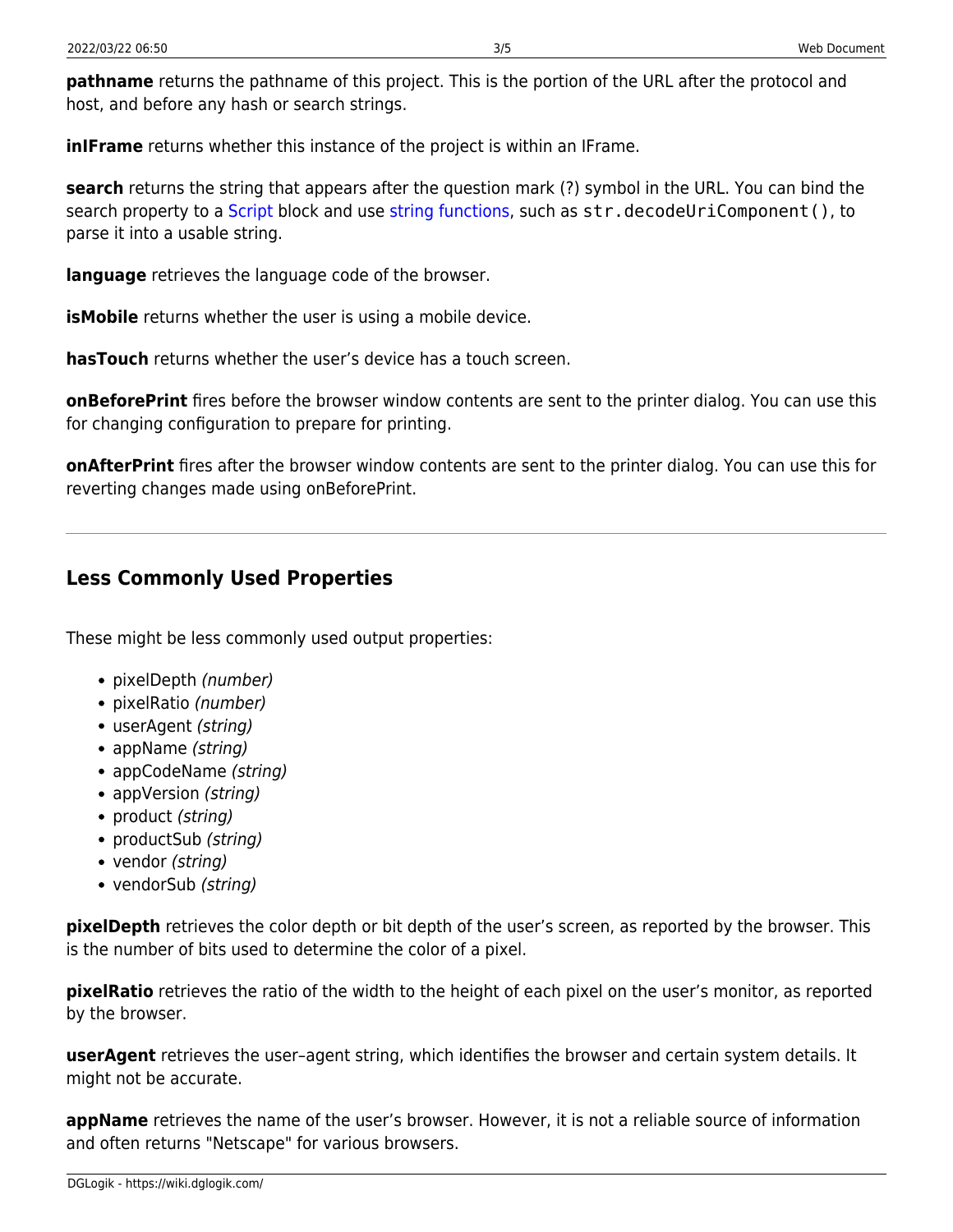**appCodeName** retrieves the internal code name of the browser. However, it is not a reliable source of information and returns "Mozilla" in most cases.

**appVersion** retrieves the browser version. It might not be accurate.

**product** always returns "Gecko," on any browser. It is not a reliable source of information.

**productSub** retrieves the build number of the browser.

**vendor** retrieves the vendor name of the browser.

**vendorSub** retrieves the version number substring of the vendor information. However, it is not a reliable source of information.

### **Model**

This is a basic use of the block.

| <b>Dataflow Model</b> |                                                                                                           |                                                                                                                                                    | <b>Description</b>                                                                                                                                                                                                                                                             |
|-----------------------|-----------------------------------------------------------------------------------------------------------|----------------------------------------------------------------------------------------------------------------------------------------------------|--------------------------------------------------------------------------------------------------------------------------------------------------------------------------------------------------------------------------------------------------------------------------------|
|                       | webDocument                                                                                               |                                                                                                                                                    |                                                                                                                                                                                                                                                                                |
|                       | title:<br>width:<br>height:<br>hash:<br>language:<br>platform:<br>appName:<br>initialScale:<br>lockScale: | My Dashboard<br>986<br>807<br>url: http://create.dglux.com/<br>localWeather<br>en-US<br>MacIntel<br>userAgent: Mozilla/5.0 (Ma<br>Netscape<br>auto | The Web Document Block is sending a page title of "My Dashboard" to<br>the browser. It is also saving a hash value of "localWeather." This hash<br>value can be set by user action and can set other properties in<br>DGLux5. It is saved across sessions and browser windows. |

#### [Previous: Device Motion](https://wiki.dglogik.com/dglux5_wiki:dataflow:dataflow_blocks_reference:browser_api:device-motion)

[Next: Local Storage](https://wiki.dglogik.com/dglux5_wiki:dataflow:dataflow_blocks_reference:browser_api:local_storage)